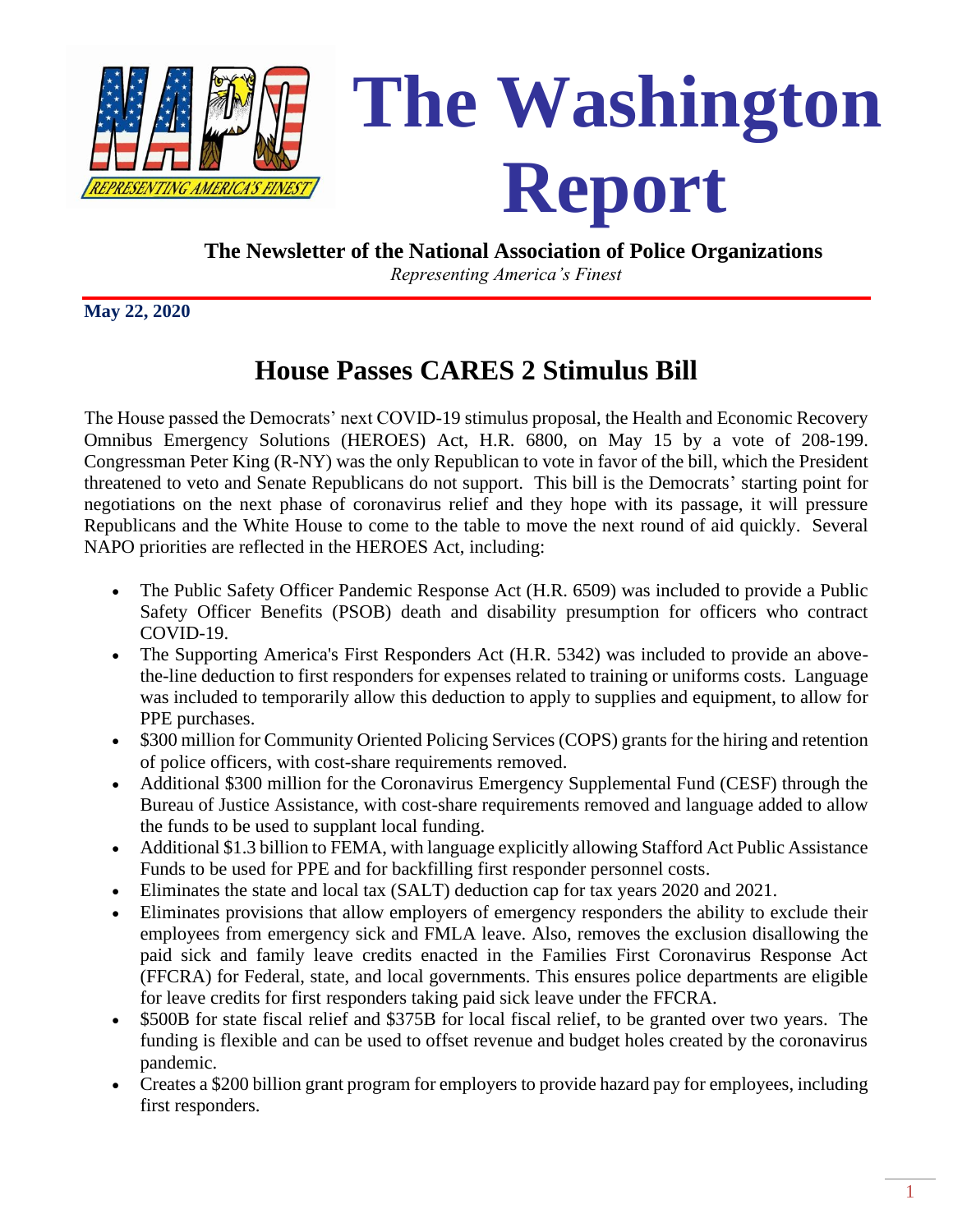NAPO is grateful to House Majority leadership for listening to the needs of the law enforcement community by including these priorities. NAPO is communicating with House and Senate staff to ensure these provisions remain in the final negotiated version of the HEREOS Act. We worked with Senators Chris Coons (D-DE) and Susan Collins (R-NH), Co-Chairs of the Senate Law Enforcement and Fire Caucuses, on [a letter to Senate leadership,](Coons-Collins%20C-4%20First%20Responders%20Letter%20to%20Leadership%20(1).pdf) similar to the one that we worked on in the House, highlighting our priorities and urging support for first responders in the next stimulus package.

**Until we are able to secure additional funding, it is important to note that the \$850 million appropriated through the [Coronavirus Emergency Supplemental Fund \(CESF\)](https://bja.ojp.gov/program/cesf/state-and-local-allocations) can be used to reimburse for the costs of PPE, overtime, additional COVID-related sick leave and hazard pay. It can also be used for the hiring and rehiring of officers. There is still funding available through the CESF. The FEMA Disaster Assistance Fund and the [FEMA Public Assistance Program](https://www.fema.gov/news-release/2020/03/19/coronavirus-covid-19-pandemic-eligible-emergency-protective-measures) can currently be used to cover some of these costs as well. The State Administering Agency must apply for the FEMA funds.**

While the White House has indicated it is on board with another stimulus bill with certain conditions, Republican Leadership in the House and Senate do not believe it is necessary at this moment and if they do take one up, it will be through regular order. We are working with both House and Senate staff to ensure all parties understand and support these pressing issues and the importance of getting additional aid out as quickly as possible.

#### **NAPO Pushing for Direct Funding to State and Local Governments**

Many of NAPO's priorities for the next coronavirus relief package included in the HEROES Act have broad bipartisan support, including the establishment of a presumption under PSOB that all COVID-19 related death and disability claims are in the line of duty and additional resources to help departments cover COVID-19 related sick and administrative leave, overtime costs and hazard pay. The biggest hurdles will be maintaining the two-year elimination of the SALT deduction cap and the restriction-free direct funding to state and local governments to offset revenue and budget holes, but there is growing bipartisan support for the latter in both the House and Senate.

State and local governments big and small are struggling with budget holes and significant revenue losses due to the pandemic and the steps that had to be taken to protect the public. As a result, police departments across the country have told their officers that hiring and wage freezes are going into effect, department civilian staff are being furloughed and laid off, and that they will be next for furlough and layoffs. Law enforcement and public safety will be negatively impacted if direct, flexible funding is not given to state and local governments to help them offset budget and revenue shortfalls created by the crisis. Further, NAPO strongly believes that every state, city and department that receives this funding must maintain pre-COVID staffing levels in their departments. We must avoid creating a public safety crisis on top of the public health and economic crisis this country is experiencing.

NAPO has joined with all of the major national law enforcement organizations – labor and management – to call on Congress to give state and local governments direct access to additional, flexible funding to help stave off public safety layoffs and furloughs and other budget cuts that would negatively impact public safety. We hosted a joint webinar with 11 other organizations for Congressional staff on May 11and had over 100 House and Senate staff participate.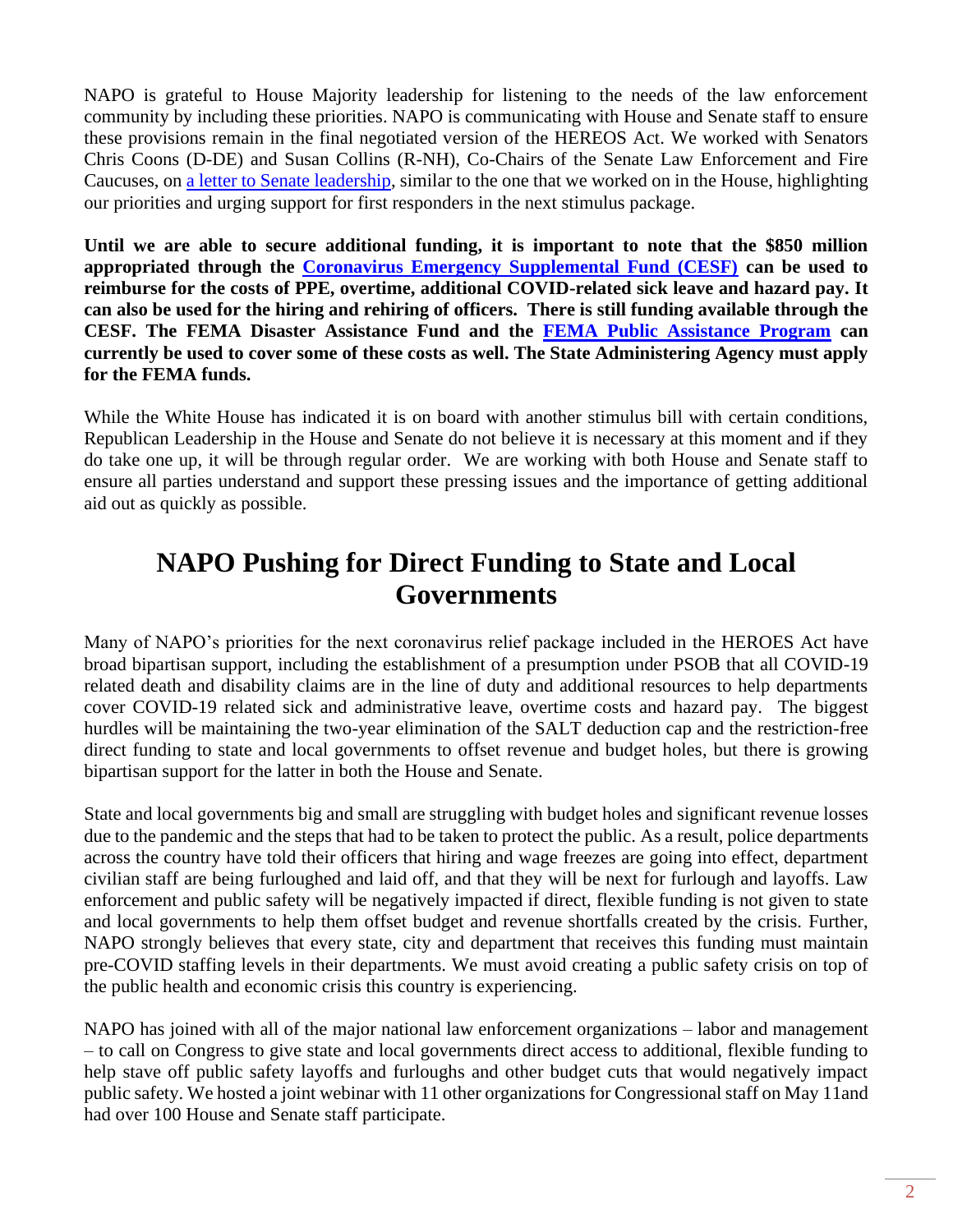NAPO also joined the National League of Cities and over 170 organizations in a [letter](https://www.nlc.org/article/more-than-170-businesses-and-community-organizations-call-on-congressional-leaders-to) to Congressional leadership urging significant direct, flexible spending to state and local governments.

Several bipartisan proposals have been introduced in the House and Senate to provide state, county, and municipal governments with funding in targeted financial aid that NAPO is reviewing. Bipartisan proposals have also been introduced to make current funding more flexible so that state and local governments can use it to fill budget holes. This is evidence of growing agreement that something must be done to aid state and local governments. We will keep our members up to date on our efforts.

### **NAPO Victory! Senate Passes Legislation on PSOB COVID-19 Presumption and Officer Mental Health**

On May 14, the Senate passed three of NAPO's priority bills by unanimous consent in honor of National Police Week. NAPO worked with Senate Judiciary Committee staff to move the Safeguarding America's First Responders Act (S. 3607), the Law Enforcement Suicide Data Collection Act (S. 2746) and the COPS Counseling Act (S. 3434) to the Senate floor for a vote.

The **Safeguarding America's First Responders Act** would establish a presumption under the Public Safety Officers' Benefits (PSOB) Program that an officer's death or disability due to contracting COVID-19 is in the line of duty.

The **Law Enforcement Suicide Data Collection Act** would require the Department of Justice to establish a program to collect data on law enforcement and former law enforcement suicides at the local, State, and Federal level.

The **COPS Counseling Act** would implement confidentiality standards for federal law enforcement peer support counseling programs and direct the U.S. Attorney General to report on best practices and professional standards for state and local peer support counseling programs. All law enforcement officers should have access to confidential peer mentoring services, and while this bill only grants this for federal officers, we believe that many states and localities will follow the example of the federal government and the A.G.'s anticipated best practices report. It is another step forward to a national standard for confidential peer counseling for all officers.

We are now working with House Judiciary Committee staff to have the House quickly take up these three bills. We are urging the Committee to waive regular order as the Senate did so we can move these bills directly to the House floor, particularly the Safeguarding America's First Responders Act. Over 100 officers have died in the line of duty due to COVID-19 exposure and we must ensure their families get the benefits they deserve through the PSOB Program.

#### **NAPO Testifies Before President's Commission on Law Enforcement and the Administration of Justice**

On May 14, NAPO Executive Director Bill Johnson testified before the President's Commission on Law Enforcement and the Administration of Justice Working Group on Recruitment, Training and Retention on NAPO's priorities.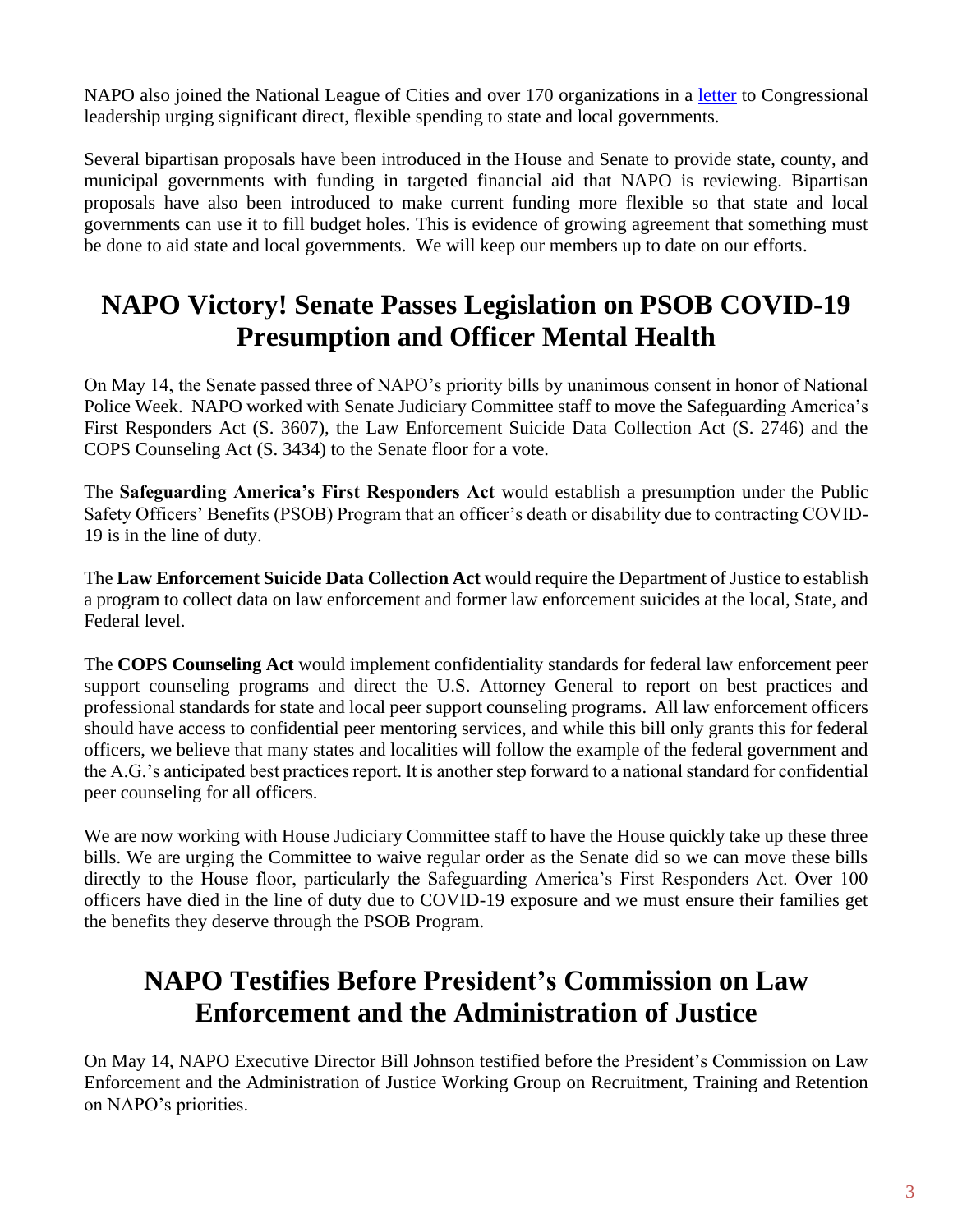Johnson began by reiterating the recommendations and priorities that NAPO President Mick McHale identified in his [testimony to the Commission:](http://www.napo.org/index.php/download_file/view/3221/904/) peer mentoring programs, confidentiality of critical incident stress debriefings and peer counseling, and post-dramatic stress disorder (PTSD) as a covered condition under workers' compensation laws. Supporting the mental health of officers and providing resources and services they will use to preserve and protect their mental health and wellness not only saves lives, but it helps agencies retain experienced officers who might otherwise burn out or turn away from policing due to the mental stresses of the job. This is a vital issue that cuts across and impacts all the work of the Commission.

Johnson next spoke on the need for agency leadership and politicians to publicly support officers and stated that the current media environment officers have found themselves working in is detrimental to retention and recruitment. He then highlighted NAPO's support for increased penalties for violence against officers. The reckless language used by many politicians and community leaders has led to an increase in officer assaults and NAPO strongly believes that increased penalties make important differences in the attitudes of criminals toward public safety officers and ensure protection for the community.

Johnson then touched on the need for legitimate workplace and adjudicative rights for officers and recommended the Commission publicly support a National Law Enforcement Officer's Bill of Rights. In this current environment particularly, agencies are more likely to attract and retain officers if the officers know that their due process rights are protected and they will not lose their jobs or their reputations for politically expedient reasons.

Johnson also pointed out that collective bargaining can go far in protecting officers' due process rights in internal investigations. It has also proven important in recruiting and training officers. However, there are public safety agencies across the country that do not benefit from a productive partnership between the agency and employees. Currently, many states do not allow public safety employees the fundamental right to bargain with their employers. History shows that denying workers the right to bargain collectively causes poor morale, the waste of resources, unsafe and inadequate working conditions, and low productivity. Johnson urged the Commission to support granting all law enforcement officers in all 50 states the right to discuss workplace issues with their employers.

In addition to the role officer rights and unions play in recruiting and retaining officers, benefits also play a key part. A [recent study by the National Institute on Retirement Security](https://www.nirsonline.org/wp-content/uploads/2019/11/Police_FactSheet_FINAL.pdf) shows that retirement and health benefits are closely tied to job satisfaction. Protecting and preserving public pension plans is a top priority for NAPO. Johnson stated to the Working Group that this is not a labor issue, it is a public safety issue. Cities who have downgraded their pension plans or switched to defined contribution plans have seen qualified, trained officers leave for other jurisdictions who provide defined benefit plans. They also find it harder to recruit new officers to replace those who have left. This is a very difficult profession that does not pay a lot of money. Protecting the benefits these officers deserve is one of the best ways of ensuring officer retention and increase recruitment.

In addition to protecting public pensions, Johnson pressed the Working Group to support the repeal of the Government Pension Offset (GPO) and the Windfall Elimination Provision (WEP). The GPO and WEP were meant as a "leveling" response but only serve to hurt public safety officers. Total repeal of both GPO and WEP would preserve the retirement security of those who selflessly serve and protect our communities.